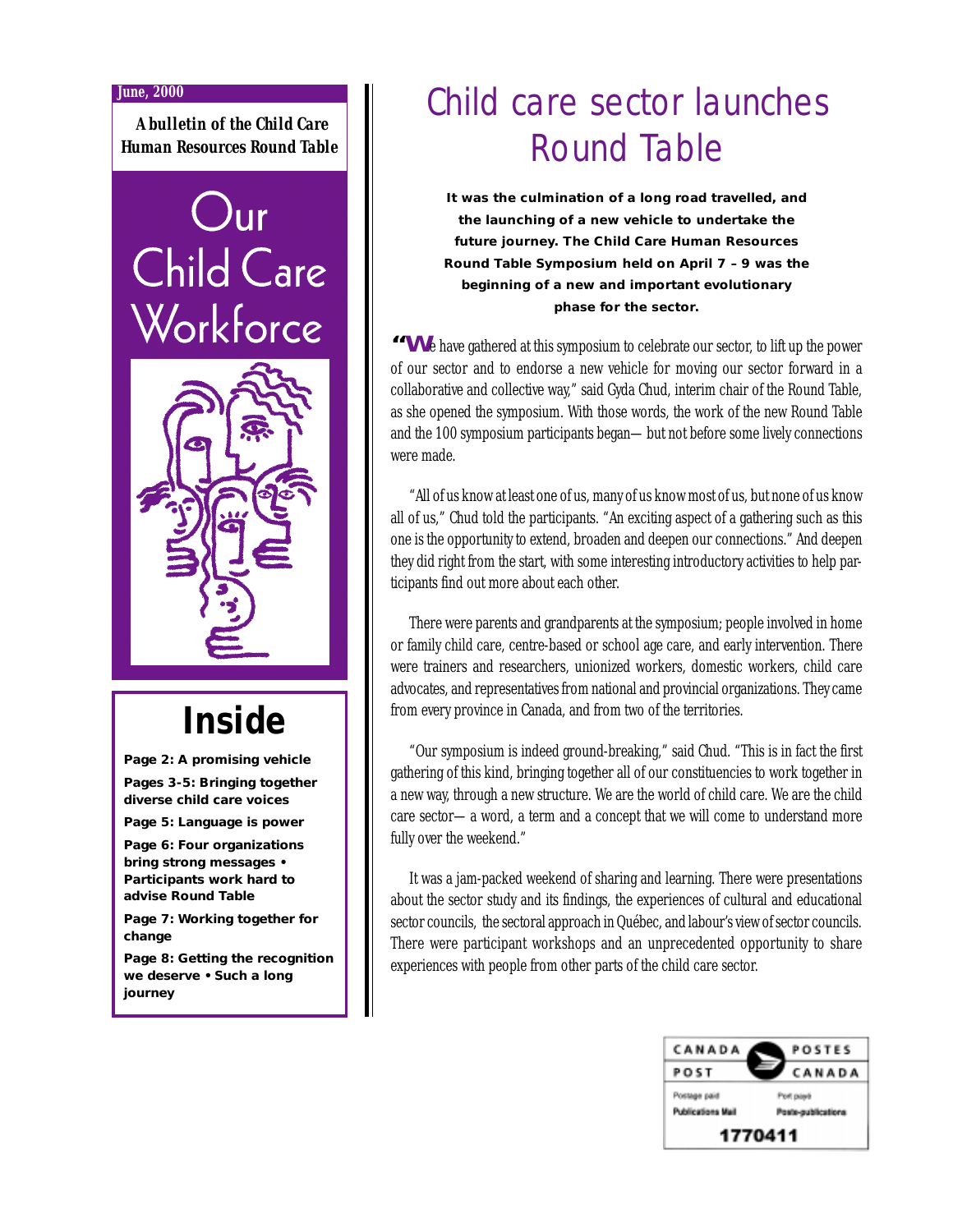# A promising vehicle

**T**he formation of the Child Care Human Resources Round Table is an opportunity to strengthen a fragmented and isolated workforce, said Joanne Morris. Morris was part of the child care sector study process from its inception, and is an inaugural Round Table member. She was making a presentation to the symposium on the Round Table's promise and potential.

"There is a potential to focus within and find ways to support and develop the workforce, at the same time as focusing outwardly for the recognition and value within society deserved by this unique and special workforce," she said.

Morris noted that the Round Table's mission statement says it will provide a sectoral structure for moving forward on human resource issues, through cooperative and collaborative actions that enhance the efforts of the national partners and the child care workforce.

"This indicates a spirit of mutual trust, which is embedded in the way that the Round Table will take action," she said. "We believe that a common good for the workforce will be derived from a collective approach to human resource issues."



**2** - A bulletin of the Child Care Human Resources Round Table • June 2000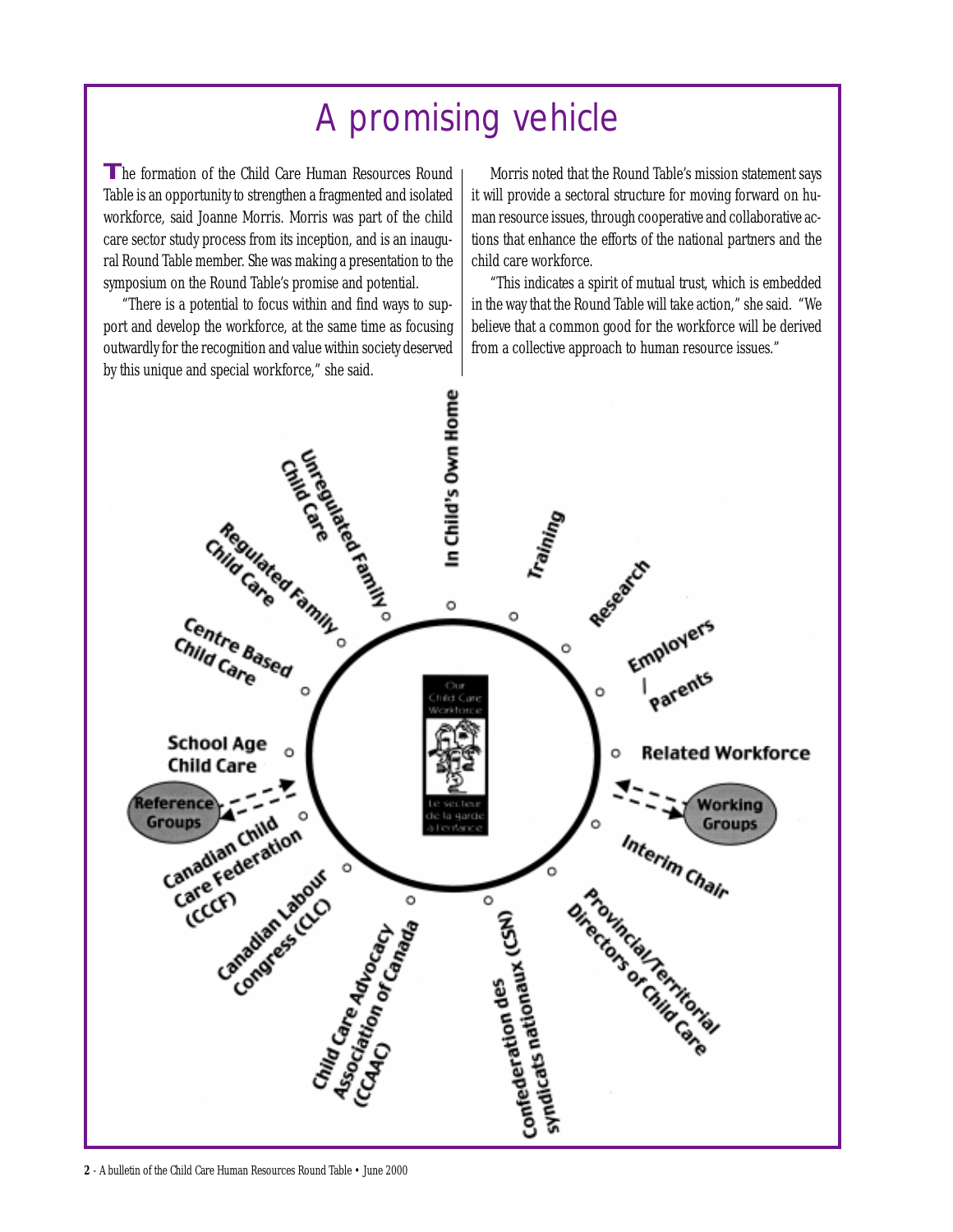# Bringing together diverse child care voices

**The Child Care Human Resources Round Table is a "made by child care" sectoral structure. It is a formalized mechanism for the child care sector to address human resource issues. At the same time, it is a flexible sectoral approach that will allow the sector to move forward through joint projects and activities. The Round Table's purpose is to enhance and support the existing child care infrastructure; to bring together the voices of child care organizations and the voices of the various child care constituencies, especially those that have so far been marginalized and underrepresented; and to provide a forum and format that is nonhierarchical, cooperative and collective.**

**There are four organizations with seats at the Round Table. In addition, there are nine constituent seats. Five of these are for the various child care settings; four are for related child care areas. There is also one seat for an interim chair, and one for a representative of provincial/territorial directors of child care (ex officio).**

# Inaugural participants

**Who are the people representing the voices of the four organizations and various child care constituencies on the Child Care Human Resources Round Table? What do they say about the Round Table's potential? The inaugural Round Table participants bring with them 319 years of experience in child care—a deep and broad understanding of how child care works from a human resources perspective. Below, they speak about what inspires them about the Round Table.**

## Four organizations

## **Canadian Child Care Federation**

*"What's inspiring to me is that we are all working together. It's called a child care sector human resources Round Table and it came from a sector, not sectors, study."*

> Sandra Griffin, Executive Director, CCCF, Ottawa, Ontario.

### **Child Care Advocacy Association of Canada**

*"For decades, we've been talking about the need to recognize child care teachers and providers as a distinct sector of the workforce in order to achieve recognition of the value of the work they do. The Round Table is going to provide the vehicle to accomplish this. Improving the status of the field will move us forward in our efforts to refocus society's resources on children."*

> Cynthia Magloughlin, Executive Director, CCAAC, Ottawa, Ontario.

### **Canadian Labour Congress**

*"I'm inspired about our sector coming together in this way—that labour, the organized workforce, is recognized as an integral part of the sector and represented on the Round Table. This means that when we look at all the human resource issues in child care, we will be looking at them from a broader perspective."*

Jamie Kass, Child Care Coordinator for the Canadian Union of Postal Workers, Ottawa, Ontario.

## **Confédération des syndicats nationaux**

*"There's so much knowledge and experience around this table that will help us make things happen in a very concrete way. From an organizational point of view, the CSN feels it can bring a lot to this forum by sharing its experiences in child care, but also believes it will gain a great deal by communicating with other members of the Round Table."*

Louise Bourgon, Professor and Coordinator of the Department of Early Childhood Education, Collège Édouard-Montpetit, Longueuil, Québec.

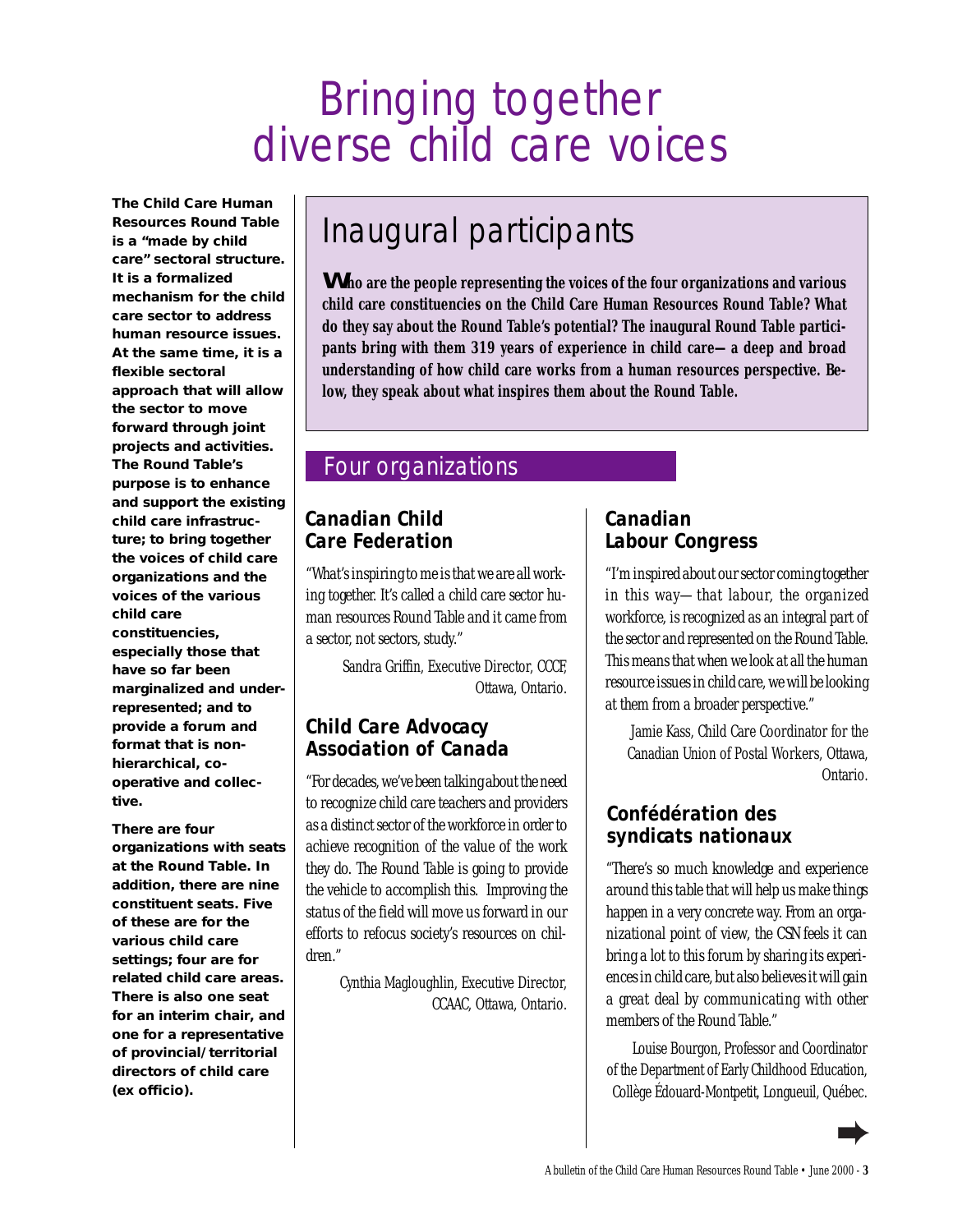# Bringing together diverse child care voices

## Constituent voices

#### **School age child care**

*"It was my work on the regulation review in Manitoba that made me keenly aware of the workforce crisis we're experiencing in the province. If there's going to be a future for what I call our industry, we've got to have a way to fix some of that stuff."*

Ron Blatz, Executive Director, Discovery Children's Centre, Winnipeg, Manitoba.

#### **Centre-based child care**

*"I felt that the issues involved in the Round Table discussions, and the consensus building approach, would be something child care providers and those related to child care in New Brunswick could take hold of. It's a different approach and sometimes we need that to regenerate and regroup. I also felt that in New Brunswick we needed a stronger connection at the national level."*

Dixie Lee van Raalte, Executive Director, MicMac Maliseet Child Care Council, Fredericton, New Brunswick.

### **Regulated family child care**

*"My work in Québec has been primarily on human resource issues, so this is something I've done from the very beginning. But I felt that working on the Round Table would give me a broader perspective, and an opportunity to share my experiences with others too. It is a way to get things moving for the child care workforce."*

Francine Lessard, executive director, Fédération des centres de la petite enfance du Québec (Federation of Early Childhood Centres), Cap-Rouge, Québec.

## **Unregulated family child care**

*"I believe the Round Table has the potential to provide a vehicle to provoke change in, and for, our child care workforce. Our work on the sector study and the creation of the Round Table has offered the first meaningful, longterm opportunity for broad sectoral action that I've experienced in more than 20 years' involvement in child care. Moving forward collectively on human resource issues will be both exciting and challenging."*

Lee Dunster, Director of the National Family Child Care Training Project.

#### **Child care provided in the child's own home**

*"The reason that I applied to be part of this great adventure is that I have 20 years experience in child care. I have been involved in most delivery models and have experienced the unique problems relative to each. In my experience the one issue that cuts across all delivery models is the human resources issue. I wanted to be part of the solution. I saw the round table as a perfect opportunity to do just that."*

Noreen Murphy, Executive Director, Churchill Park Family Care Society.

## Other seats

### **Interim chair**

*"This is an opportunity to forge a new, collaborative approach to advancing human resource issues—the potential for coming together as a field and a sector, the promise of "together we are stronger." The Round Table truly does reflect a maturing of child care, so it's an exciting and challenging opportunity to be involved in a new way of working among and across our organizations and constituencies."*

Gyda Chud, faculty and coordinator, Early Childhood Education Program, Vancouver Community College.

## **A representative of provincial/territorial directors of child care (ex officio)**

*"What a wonderful opportunity we have! The collective experience and knowledge of the Round Table members will give us new and fresh perspectives on issues we've talked about for many years. This is a big step in the long road we've travelled, and should certainly move the field of early childhood care and education forward."*

Kathleen Flanagan-Rochon, Provincial Coordinator for Community Services, PEI Department of Health and Social Services.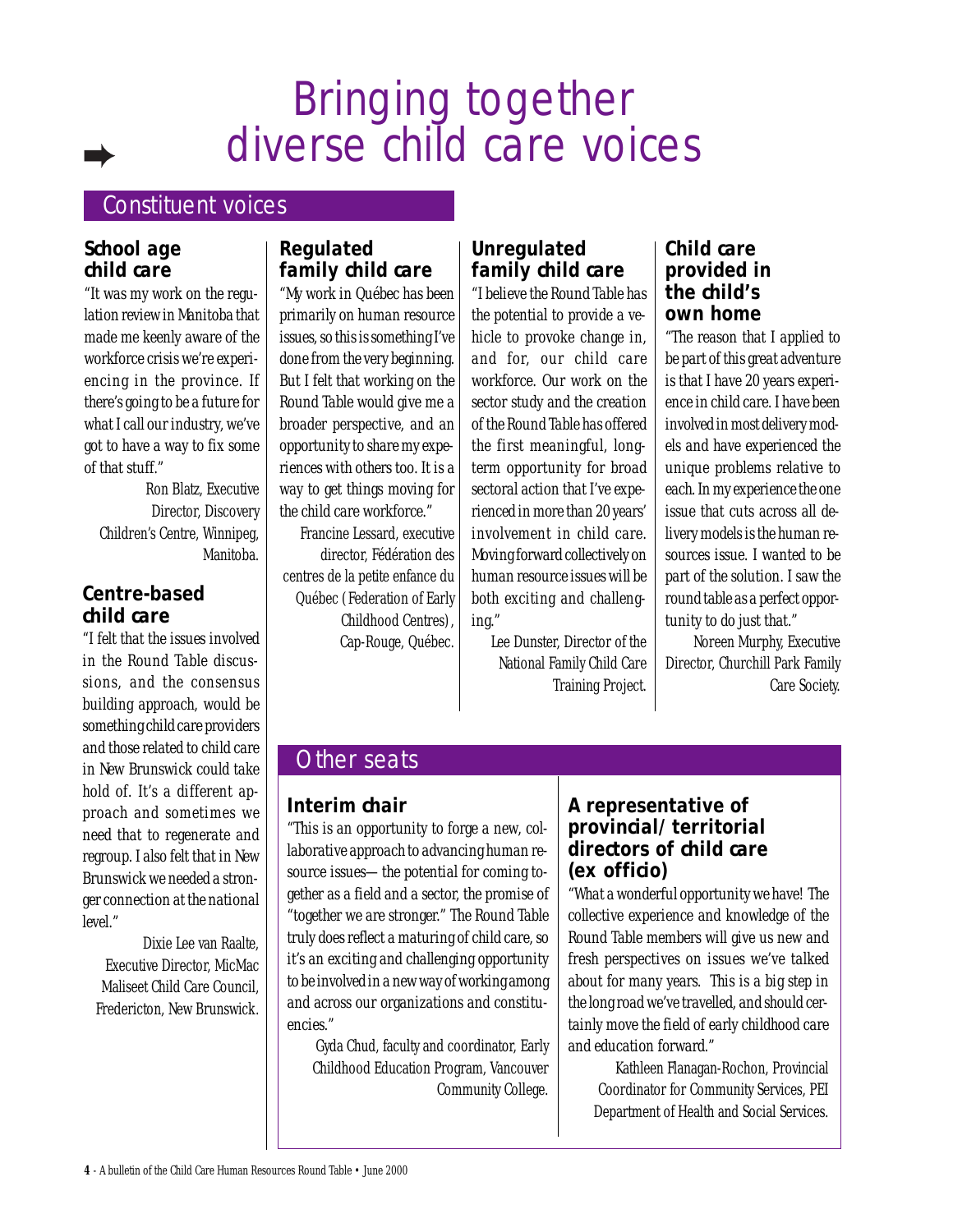## Related areas

#### **Training and education**

*"I really felt an opportunity to bring the experience and knowledge I have to the work of the Round Table. I feel that education and training are going to be important factors for all the constituencies. Education, professional development, certification, distance* *education and prior learning assessment are all ways that will help to address the human resource issues."*

Joanne Morris, faculty member in early childhood education, College of the North Atlantic, St. John's Newfoundland.

#### **Employers/parents**

*"It is a real opportunity to participate and to bring my experience to a process that's going to move our profession forward. I believe so strongly we are on the cusp of change."*

Sheila Davidson, Executive Director, Simon Fraser University Child Care Society.

#### **Research**

*"Research clearly documents that the most important thing for quality is the interaction between child and child care provider. Studies have also consistently found that the quality of this interaction is influenced by providers' education levels, their wages and their satisfaction with their work environment. We know*

*that much needs to be improved in terms of wages and working conditions. For the sake of the children, as well as the adults, it is essential that we address these crucial human resource issues."*

Gillian Doherty, child care policy analyst and researcher, and adjunct professor at the University of Guelph, Ontario.

#### **Related workforce (such as family resource centres, early intervention)**

*"I got excited when I read the description about the Round Table and how different parts of the sector would get together and push forward into action on some of these child care issues that have been around for a long time. It seems like a good time and a good idea, and I feel very privileged to be working with some of the incredible people in the child care sector who have for years been innovators and motivators. As we go into the 21st century I see these Round Table discussions assisting Canadians to ensure that our child care issue finally comes of age in a positive way."*

Carol Oberg, Licensing Officer, Child Care Services Unit for the Yukon Government.

# power powerLanguage is

**Today's environment is more favourable for recognizing the child care sector's major contribution to children, families and society, said Louise Bourgon, the Round Table member representing the Confédération des syndicats nationaux on the opening night of the symposium. "The Round Table's purpose is to ensure that this recognition goes beyond just words."**

**"We know through research that investment in child care is productive, with economic spin-offs that more than double the original investment," Bourgon added. "There is also ample research showing child care's social contribution. Children's success in school is closely related to the kind of care they receive at an early age. Child care services also have an impact on women and families. Child care supports** *all* **women—not just women who are working or studying."**

**Bourgon said that "sector" is a new word for those involved in child care. She added that this is a meaningful change for child care, which has traditionally been talked about as a "network" or "field." These terms reflect the links built in child care, and the mutual support and solidarity that have characterized the field from the beginning.**

**"By adding 'sector,' this marks a new stage in the development of child care services," she said. "'Sector' is used to refer to a segment of industry or the economy. It is a way to talk about the economic and social contribution of child care to society and the economy. Our aim is to make this change in language significant so that it reflects a change in our action."**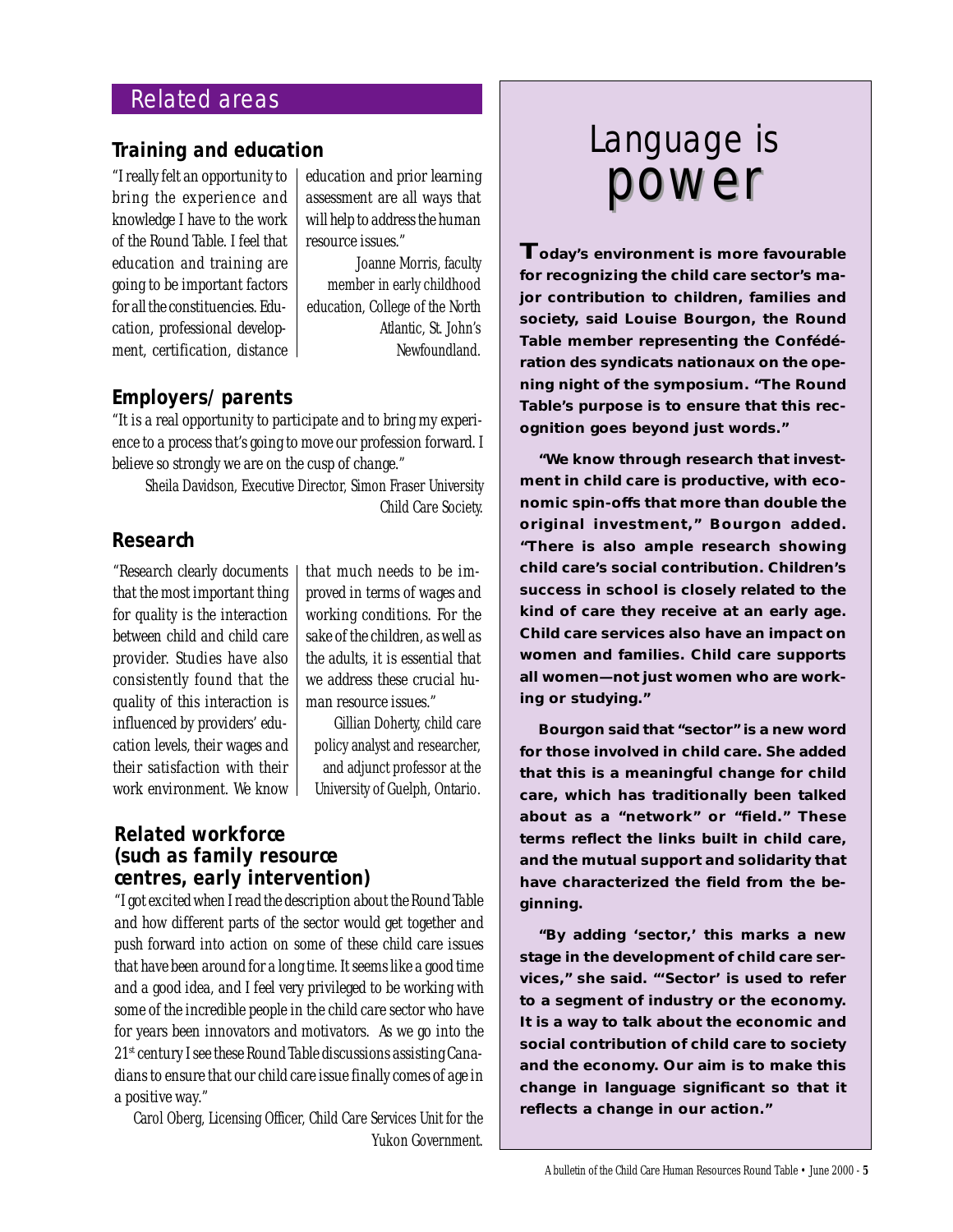# Four organizations bring strong messages

**The four organizations with seats at the Round Table were instrumental in its formation. They are strongly committed to ensuring that the child care community has a voice to address human resource issues, and have invested a great deal of time and resources to the development of the Round Table. Their representatives brought powerful messages of endorsement to the symposium:**

**"***The CSN feels it has taken an important step towards developing its vision and demands for the child care sector in Québec by integrating various sector representatives into one committee. We can therefore easily imagine a Round Table where most of the partners will sit. . .We want it to be representative of the sector: in other words, creative, imaginative, innovative, dynamic, proactive, even visionary."*

> Denise Boucher, vice-president, Confédération des syndicats nationaux*.*

**"***We are convinced that the important work of the Round Table is compatible and congruent with the CCAAC's long-term goal, which is to move to a publicly funded, accountable child care system entitling every child and her family to a range of quality services in their community. It is exciting to know that . . .there is a vehicle to address [caregiver] issues while we continue our efforts directed at various jurisdictions of government."*

> Rebecca Sherer, Co-chair, Child Care Advocacy Association of Canada.

**"***I want to say right from the start that the Canadian Labour Congress endorses and is proud to support the establishment of the Round Table. We look forward to listening and learning. We feel we bring an important perspective of knowledge around women's inequality and strategies for achieving change."*

> Penni Richmond, Director, Women's and Human Rights Department, Canadian Labour Congress.

**"***On behalf of our affiliate member council and the Board of Directors, I want to reaffirm our endorsement of the Round Table. We believe in the Mission Statement and accept the Guiding Principles. We will be prepared to work toward the 'winning conditions' for sectoral partnerships."*

> Sandra Beckman, President, Canadian Child Care Federation.

# **Participants work hard to advise Round Table**

**T**hey started out as clean, smooth flip charts. But by the end of two intense workshop sessions on Saturday and Sunday, there were more than 150 sheets packed with bold writing in various marker colours—reflecting the animated discussions and the thoughtfulness of the participants' input into the work of the Round Table.

The workshops were an opportunity for participants to steep themselves in the recommendations of the sector study, share their responses and experiences in terms of their own realities, and offer suggestions to the Round Table for translating the study's recommendations into action.

The ideas were plentiful and varied, especially when it came to strategies the Round Table could use to develop projects around the study's five key recommendation areas: public policy, legislation and funding; infrastructure; wages, benefits and working conditions; training and education; and research. There were suggestions about developing a web site, data bases and regional forums as ways of collecting and disseminating information on child care human resources issues; about ways the Round Table could play a key role in public education about child care human resources issues; about mechanisms that could be used to ensure ongoing communication with the child care workforce; and about how the Round Table might influence public policy in all of the study's

theme areas.

The workshop results demonstrated how much work there is to be done on human resource issues in child care. The flip charts will be put to good use: they will form the basis for the Round Table's upcoming strategic planning session.

## **Send us your feedback**

**The Child Care Human Resources Round Table would like to hear your ideas for strategies to move forward the recommendations of the sector study. Contact us c/o 3rd Floor, 323 Chapel Street, Ottawa, Ontario K1N 7Z2. Fax: (613) xxx-xxxx. E-mail: hr\_roundtable@hotmail.com**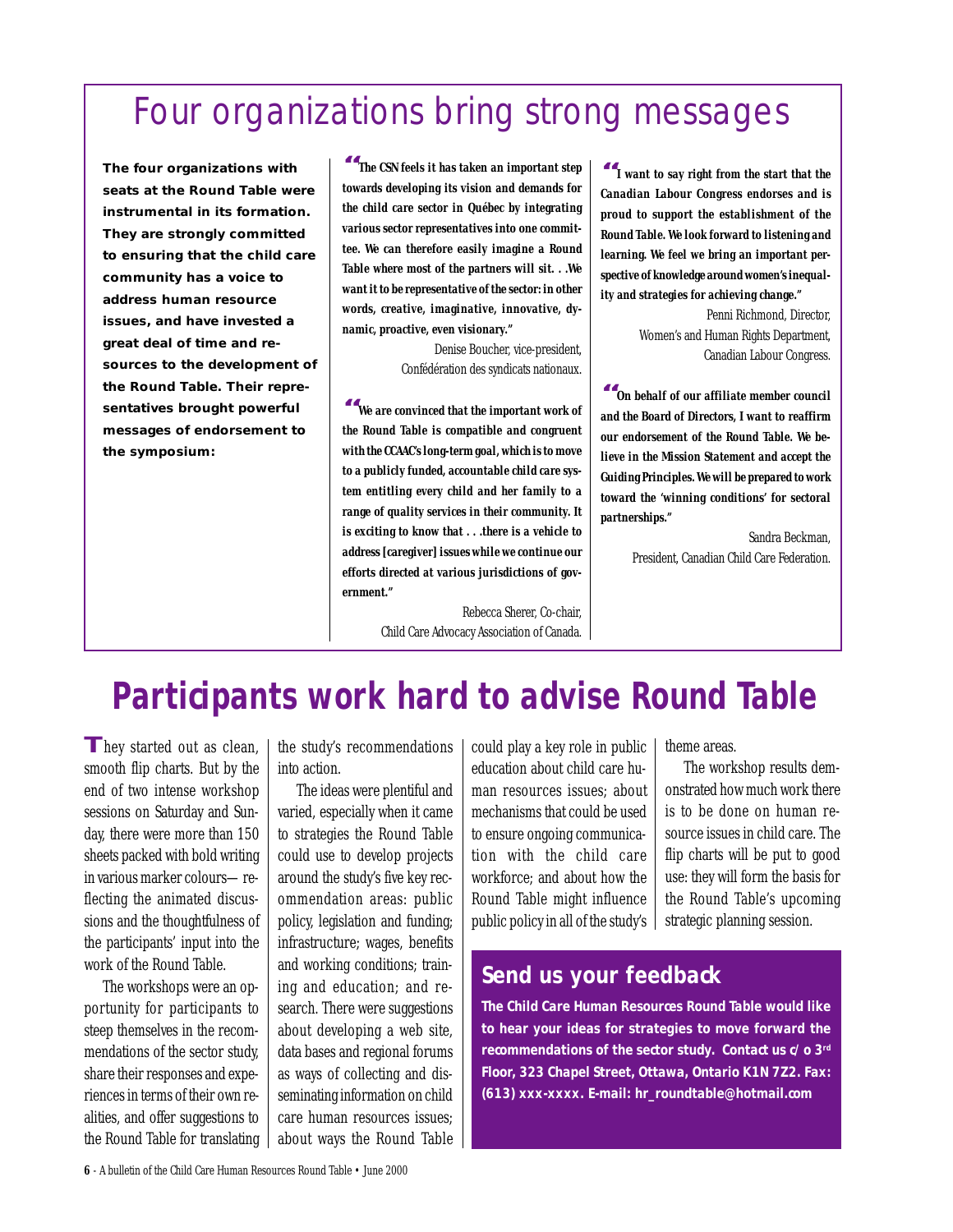# Working together for change

**Gyda Chud is the interim chair of the Round Table and has been involved in the sector study process from the beginning, first as chair of the steering committee and then the transition committee. In this interview, she talks about the Round Table's promising beginnings and some of its plans.**

#### *Q. There is a child care crisis in Canada, and yet there seems to be a general feeling of potential for change. What can realistically be expected of the Round Table's ability to effect change?*

One thing that is consistently true within our sector is people's capacity to hold onto a vision and invest themselves in moving issues forward. The expectations for the Round Table are tremendously high and this should serve as a source of inspiration, motivation and endorsement to those of us who have the responsibility to carry out its work.

Through the four organizations and constituency representatives we now have a new way of planning, linking and integrating our work, and showing that together we are stronger.

#### *Q. A key element of successful sectoral partnerships is trust. Has the sector study process built the kind of trust that will endure and help the Round Table to succeed?*

Where there's vulnerability, fragmentation and under-resourcing, it's natural that organizations would feel uneasy at the start. During the sector study process, as we came to know each other better and deepen our understanding of the issues, a strong sense of trust did indeed grow. We faced challenges, we problem-solved and we were successful in keeping our eye on the prize.

So there is already a strong foundation, and trust will continue to grow as we come to know each even better and work together. I believe that the individuals and organizations involved do have the kind of trust, integrity and vision to ensure the Round Table's success.

#### *Q. How will the Round Table be able to do its work without becoming financially self-sustaining?*

The Round Table will undertake its work with support from Human Resources Development Canada. Funding for our various initiatives and activities will have to be sought on a projectspecific basis. To date, HRDC staff have been supportive and committed to seeing that our process and our work continue to move forward. Although there are no guarantees around sustained funding, we remain optimistic. Our position is that child care's sectoral approach deserves equitable support—the support that we know is provided to all other sectoral structures.

It's also really important to highlight that the Canadian Labour Congress, as one of our four organizational members, has made a substantial cash contribution to our work. As well, through volunteer time and activity, the RT members themselves make a very significant in-kind contribution.

*Q. The Round Table had many more applicants than seats and there are bound to be some who are disappointed that they weren't selected. Do you have any message for them?*

The fact that there were 47 highly impres-

sive applications speaks to the breadth and depth of leadership in our sector. It demonstrates that there are many real child care champions working in a very active way in their regions and various constituencies.

Clearly, the members of the selection committee had a real challenge before them and undertook their responsibility with a great deal of thought and planning. Still, we know there is disappointment for many. But there will be other ways to become involved. It is our intention to develop working groups and reference groups around certain issues and here we'll be welcoming experience and expertise from the sector. Remember too, the Round Table members are likely to sit for a two-year term, ensuring that new applicants can continue to come forward.

#### *Q. What is the next order of business for the Round Table?*

The order of business is huge and in July, we'll embark on a strategic planning process to shape and organize our internal work—how we'll work together—as well as the initial projects to move human resource issues forward. In preparation, we're updating ourselves on relevant research and initiatives that are timely and topical, considering priority areas and thinking about activities that will really make a difference to our workforce. By the fall, we want to be well on our way to developing and submitting proposals to translate the process into action. It's a tall order, but we're up for it!